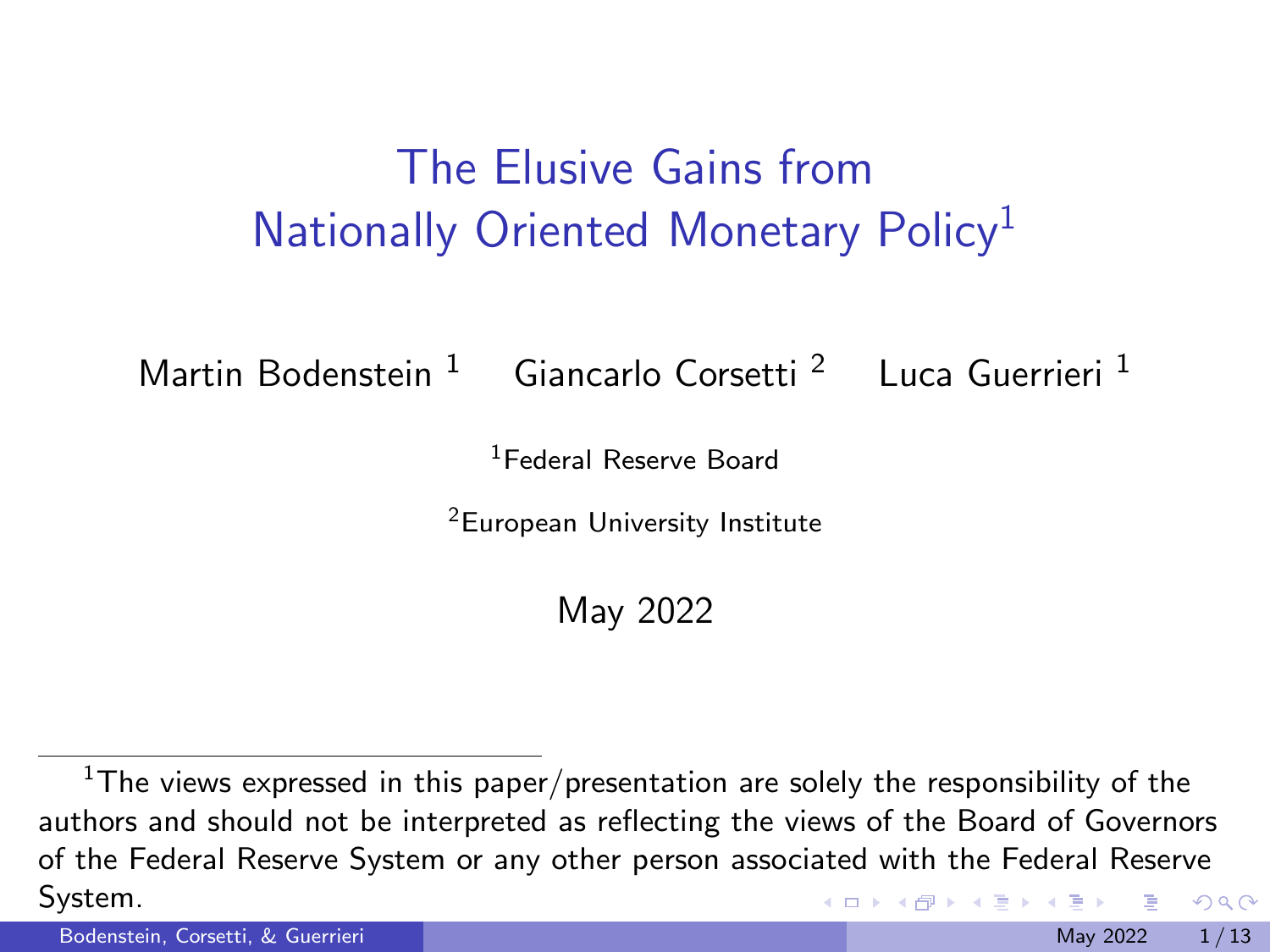#### Motivation and Question

- Consensus view: The gains from global monetary cooperation are negligible, and so are the costs of a breakdown in cooperation.
- The literature supporting this consensus suggests virtually no welfare cost of switching from cooperation to non-cooperation.
	- $\triangleright$  Even under forceful pursuit of national objectives.
	- $\blacktriangleright$  Even under aggressive retaliation.
- Can this theory provide reliable guidance for policy decisions?

 $\Omega$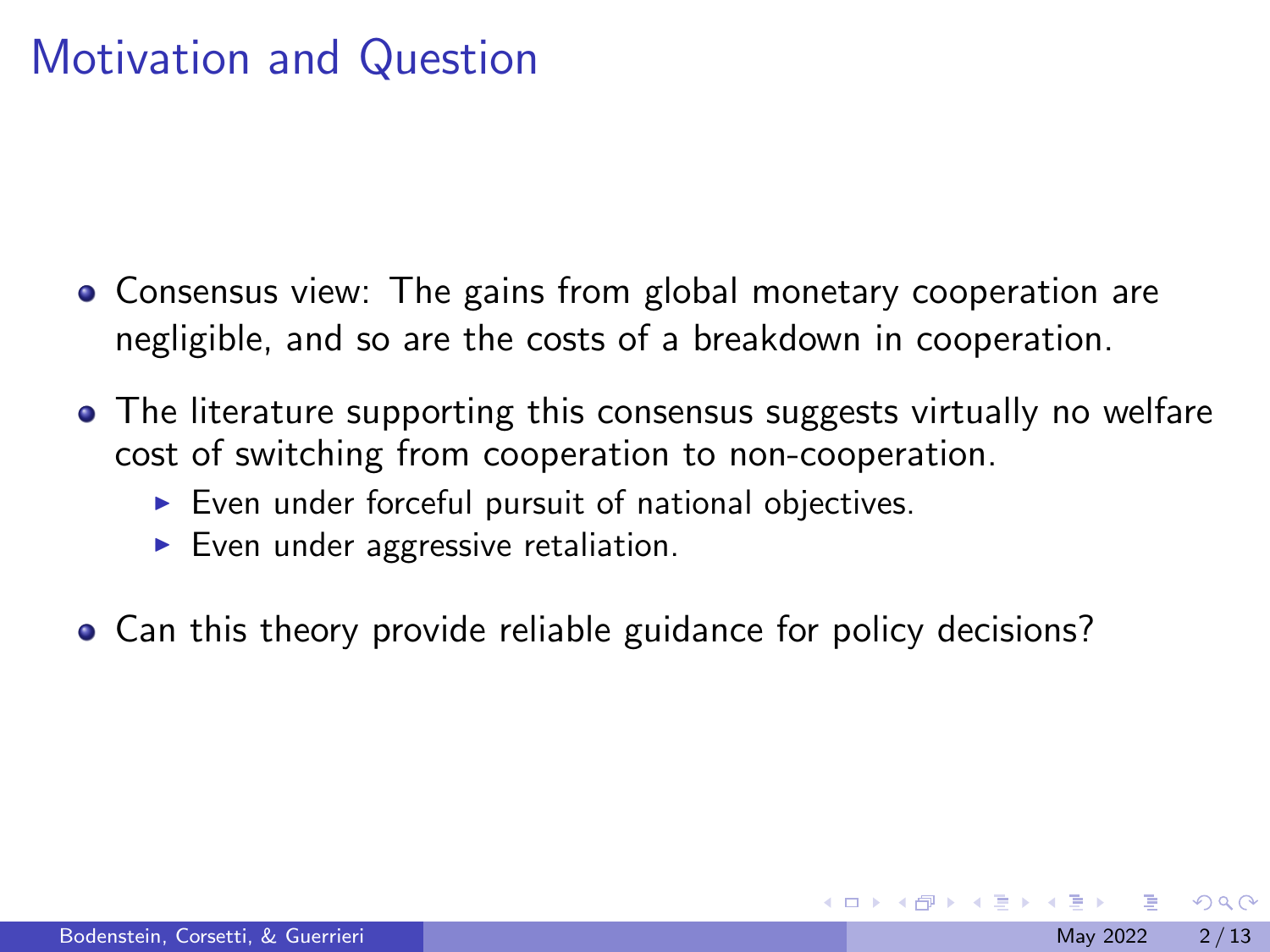### Findings

We use the framework that provided the analytical backbone of the consensus view (see Corsetti et al 2010) but follow a less restrictive approach which overturns key results.

- We assess how the gains from cooperation depend on and evolve dynamically with prevailing economic conditions (conditional analysis).
	- $\triangleright$  Today: focus on accumulation of net foreign debt/asset (NFA) positions.
- The distance between cooperative and non-cooperative policies widens with large (external or internal) imbalances.
- The cost of pursuing purely domestic objectives can rise to multiple times the cost of business cycles.

 $\Omega$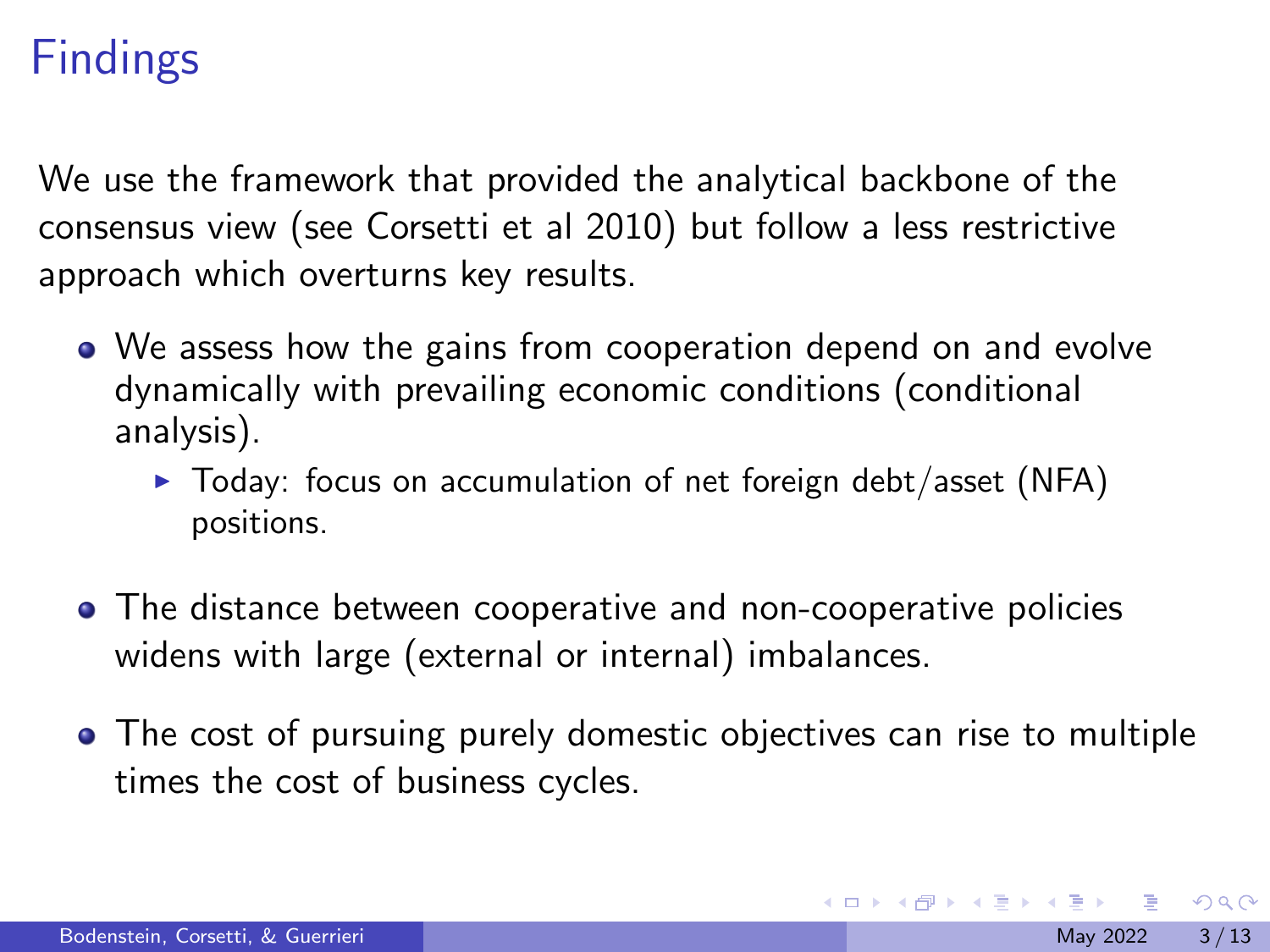#### Our Model

- Includes two countries, each specialized in the production of one good that is traded internationally.
- Prices and wages are sticky, creating trade-offs for monetary policy.
- We consider alternative financial market arrangements across countries.
	- $\triangleright$  but focus today on a setup with a limited number of bonds that render financial arrangements incomplete.
- We consider cooperative and non-cooperative, nationally-oriented equilibria with Ramsey optimal strategies for monetary policy in each country.

 $200$ 

- 4 重 8 - 4 重 8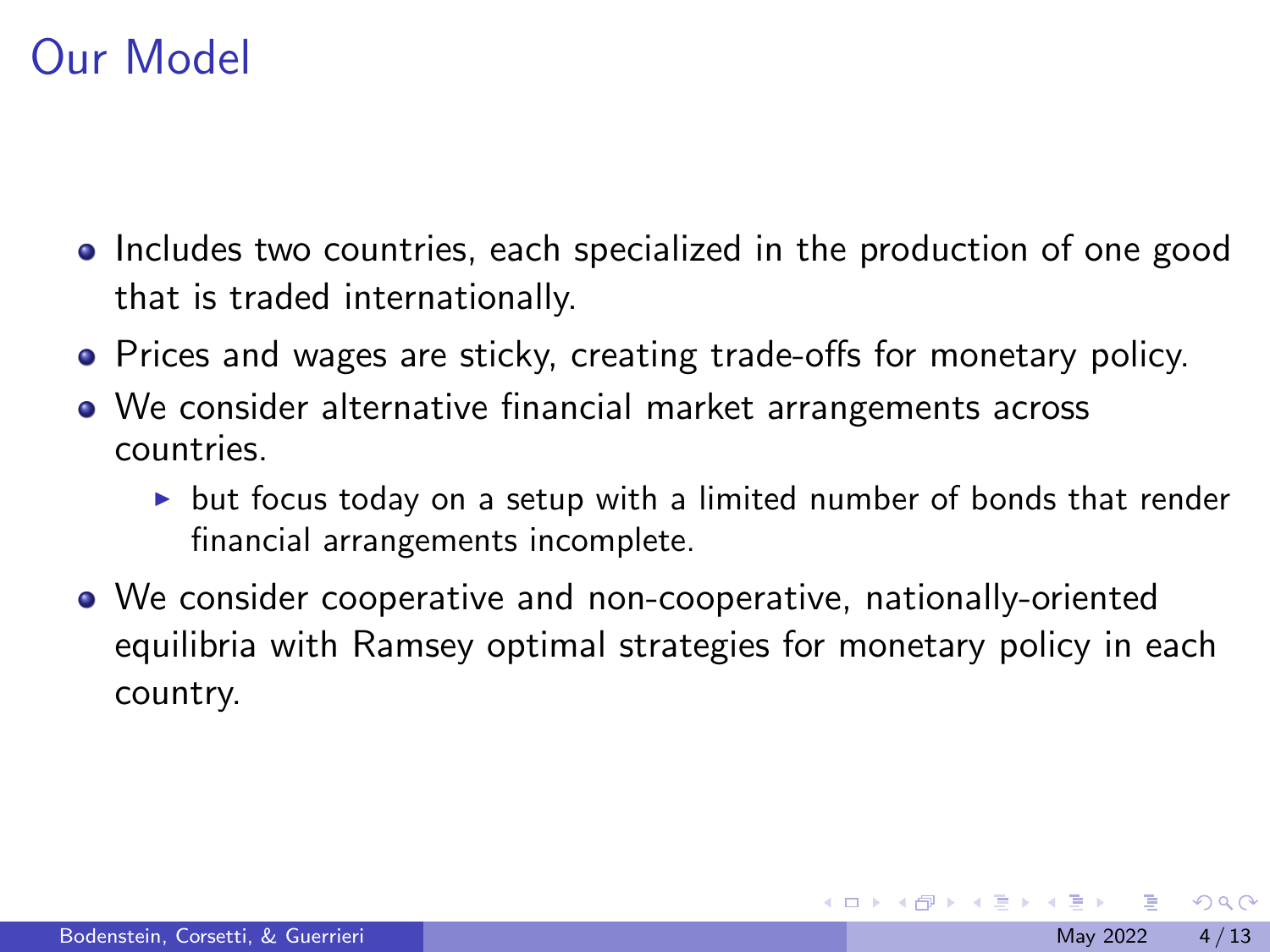# Our Novel Approach to a Classic Question

We offer a novel perspective by conditioning the welfare analysis on states of the economy that may be more or less likely according to he model itself.

- We characterize numerically the endogenous distribution of key macroeconomic variables, such as output, real wages, inflation and net foreign assets.
- Drawing economic conditions from this distribution, we assess the gains from cooperation relative to non-cooperative behavior.
- We show that with incomplete internatinonal financial markets, the critical state variable is the net-foreign-asset position.
- The gains from cooperation grow larger when net-foreign-asset positions widen.

 $200$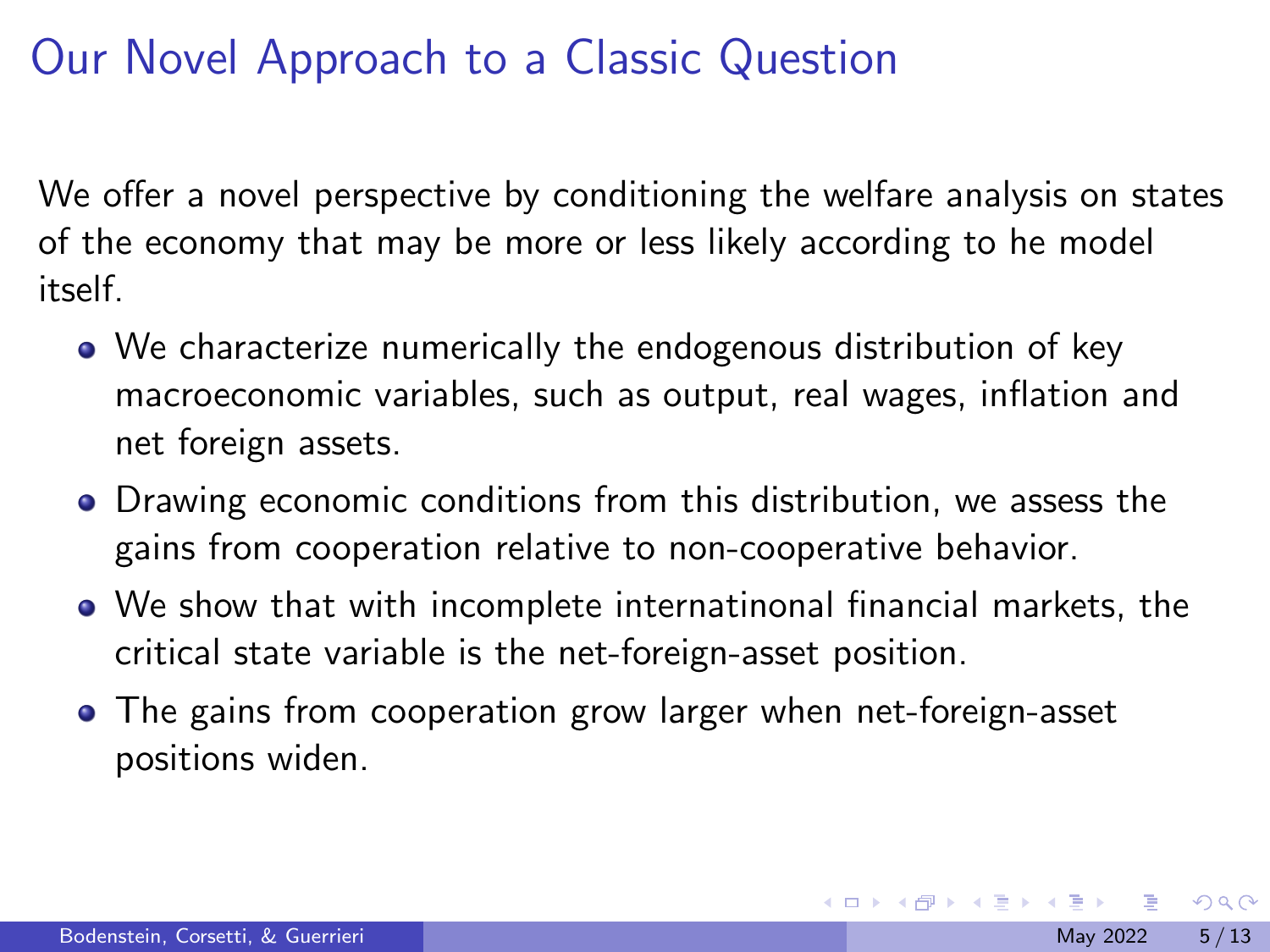# Trade Imbalances and Strategic Interactions

Under nationally-oriented policymaking:

As trade imbalances grow, the creditor country has a high consumption profile and correspondingly a low marginal utility of consumption because of the transfers it receives from the debtor.  $\Rightarrow$  Falling marginal utility of consumption makes policymakers increasingly willing to trade consumption for leisure.  $\Rightarrow$  The effects of the contraction in activity on consumption are

cushioned by terms of trade movements.

The global efficiency losses grow with the intensity of the creditor's monetary contraction and the correlated monetary stance of the debtor's.

#### Under cooperation:

Policymakers Internalize cross-border spillovers (the terms-of-trade externality) allowing both countries to sustain a constrained-efficient allocation.

 $\Omega$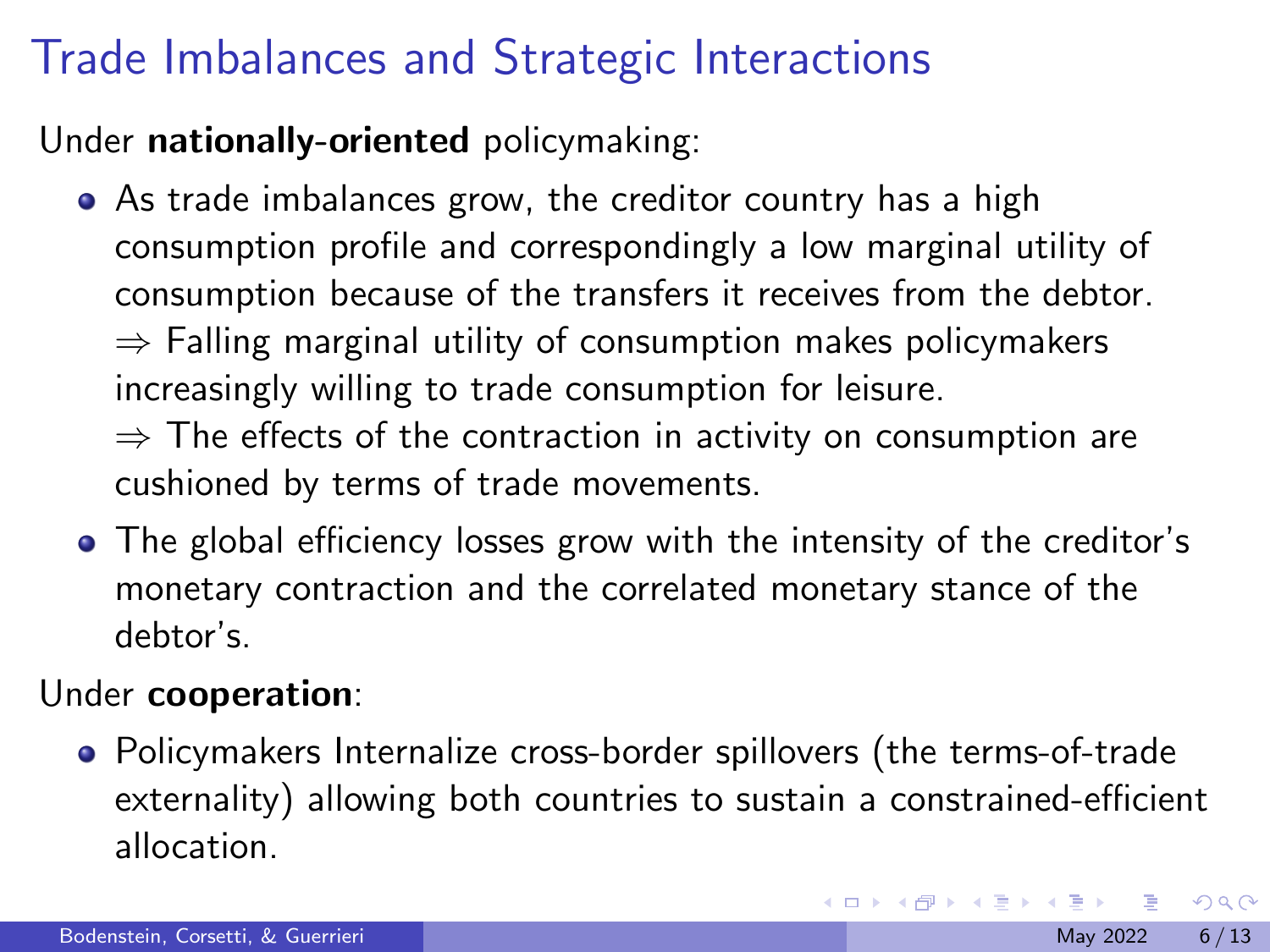### NFA, Trade elasticity, and Gains from Cooperation

Technology shocks only, symmetric bond portfolio



 $QQ$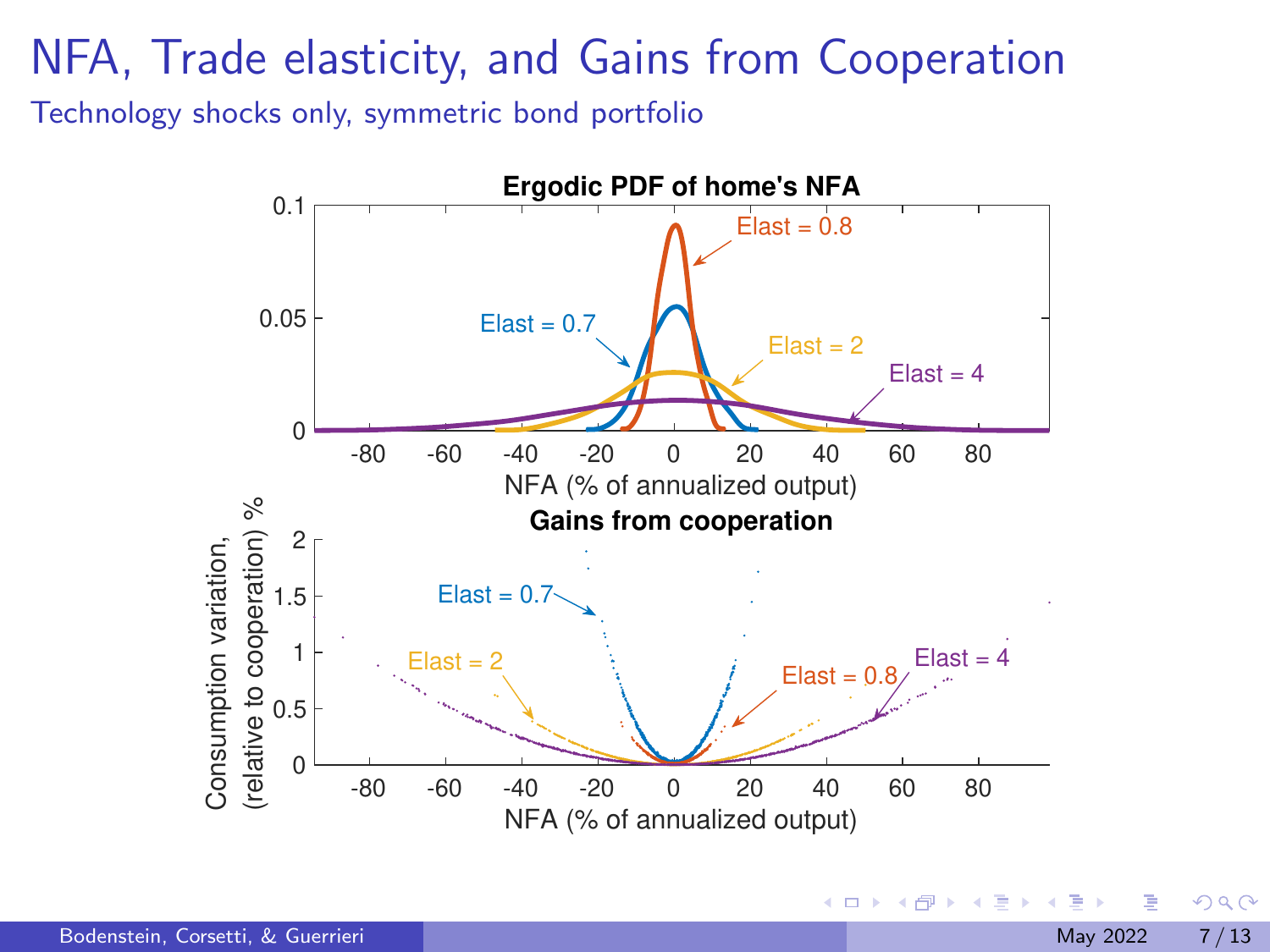## Gains from Cooperation and Trade Elasticity

Technology shocks only, symmetric bond portfolio



 $\rightarrow$ 

4 0 F

 $299$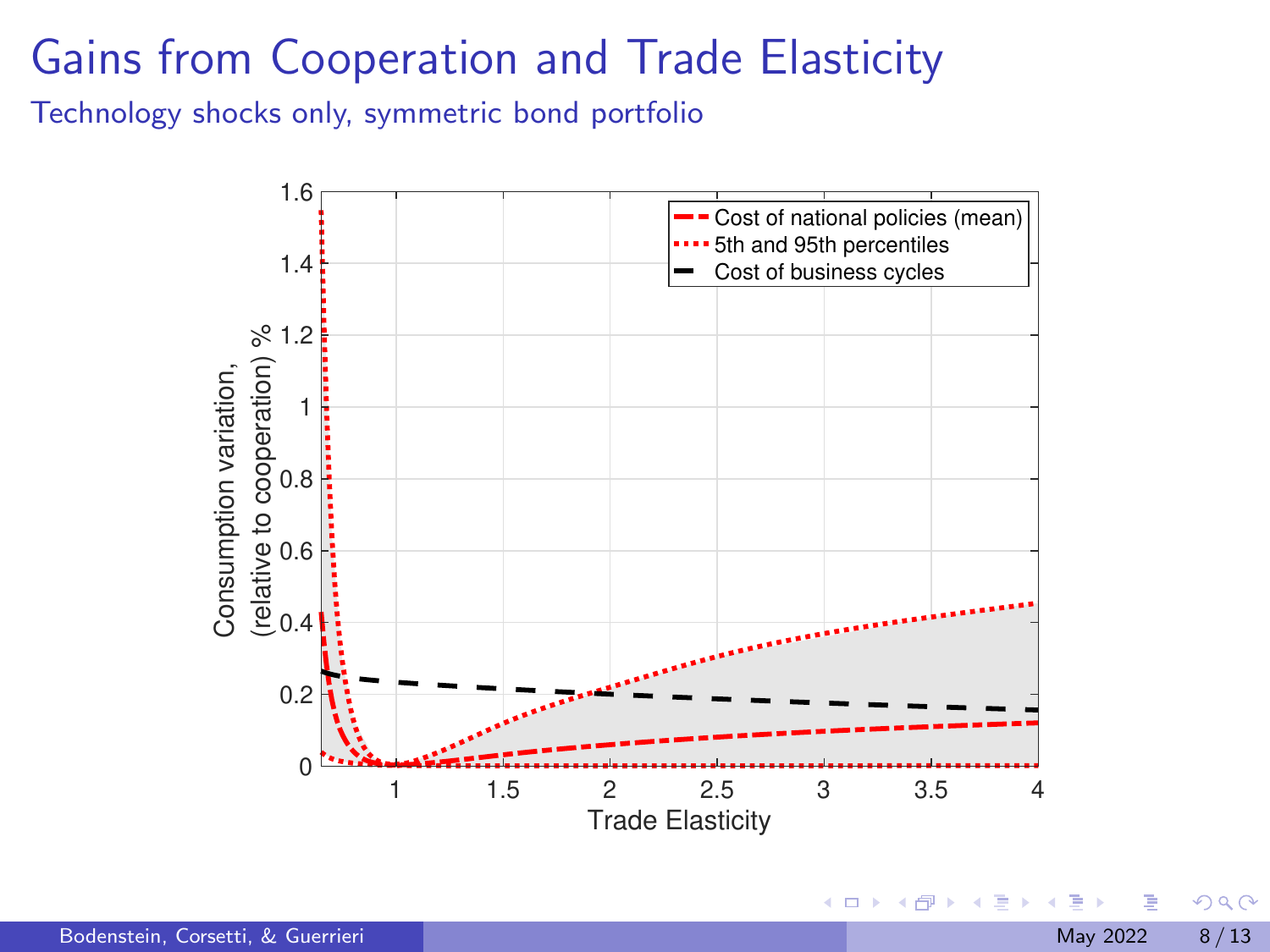# Distribution of Gains and Losses in Two-Stage Game

Technology shocks only, symmetric bond portfolio,  $\varepsilon_T = 4$ 



Þ

 $QQ$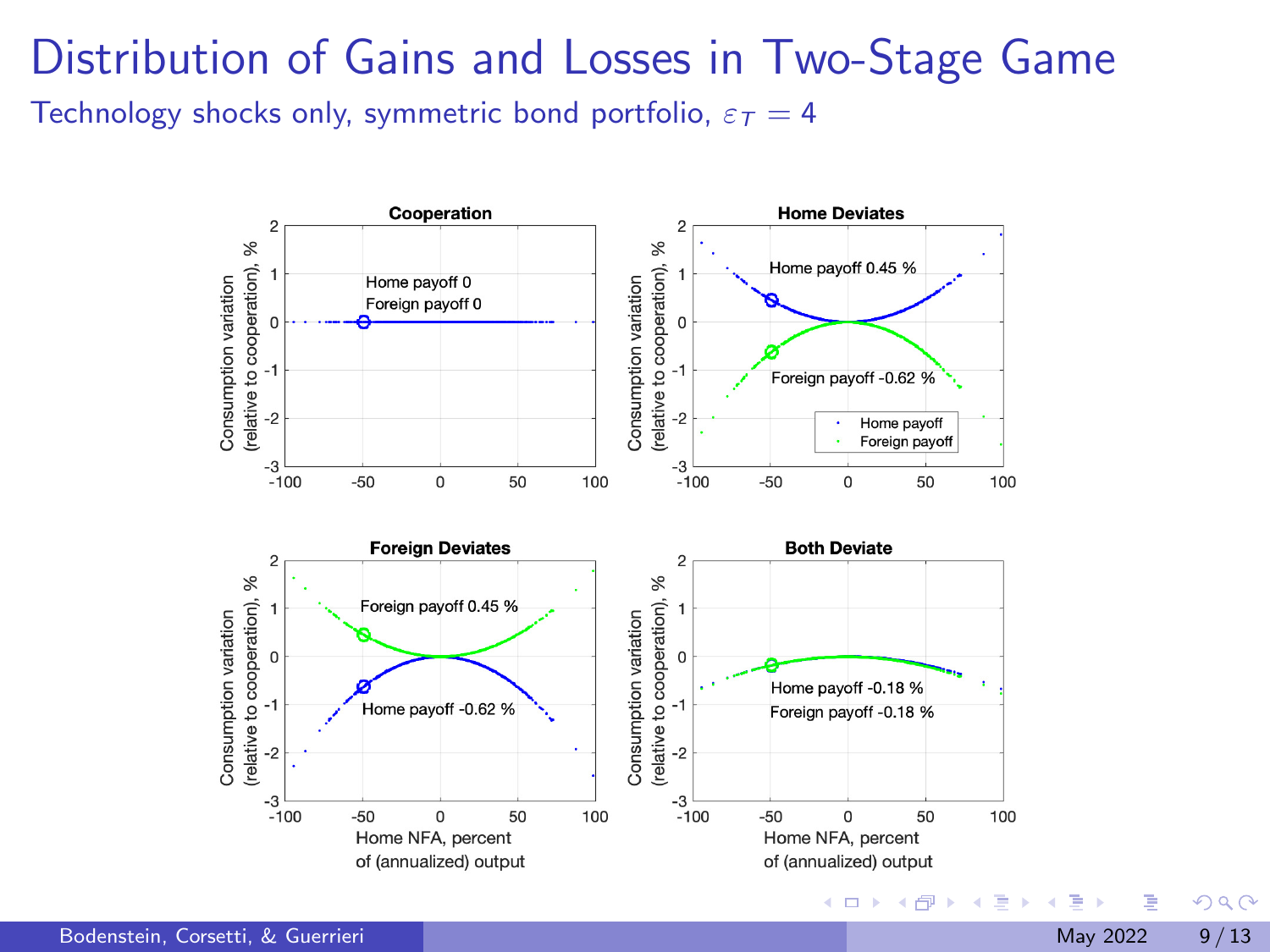#### Pareto Frontier and Efficiency Gains from Cooperation

Technology shocks only, symmetric bond portfolio,  $\varepsilon_T = 4$ 



イロト イ押ト イヨト イヨ

 $QQ$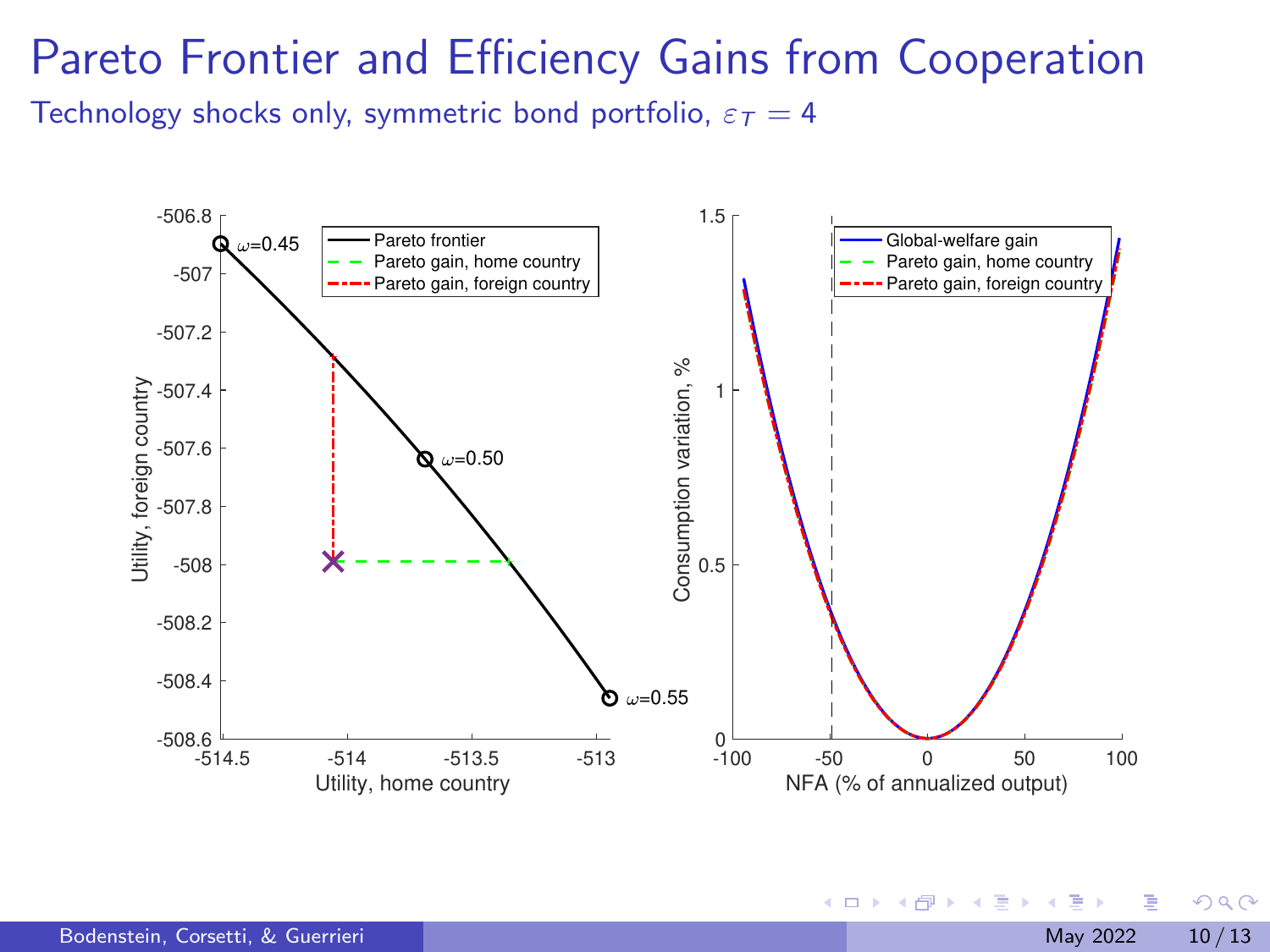# Keep Your House in Order

National IT as Proxy for Global Cooperation

Just theory? In practice, central banks

- have assigned mandates and are not "maximizing the utility of the representative household,"
- **•** the mandates are national and do not explicitly incorporate the well-being of other countries.

If countries pursue

- IT (price stability and full resource utilization)
- without global cooperation

allocations **close to cooperation** under global welfare function.

But, incentives to deviate form IT to nationally-oriented policies are almost indistinguishable from the incentives to deviate from cooperation.

 $QQ$ 

 $\mathcal{A} \oplus \mathcal{B}$  and  $\mathcal{A} \oplus \mathcal{B}$  and  $\mathcal{B} \oplus \mathcal{B}$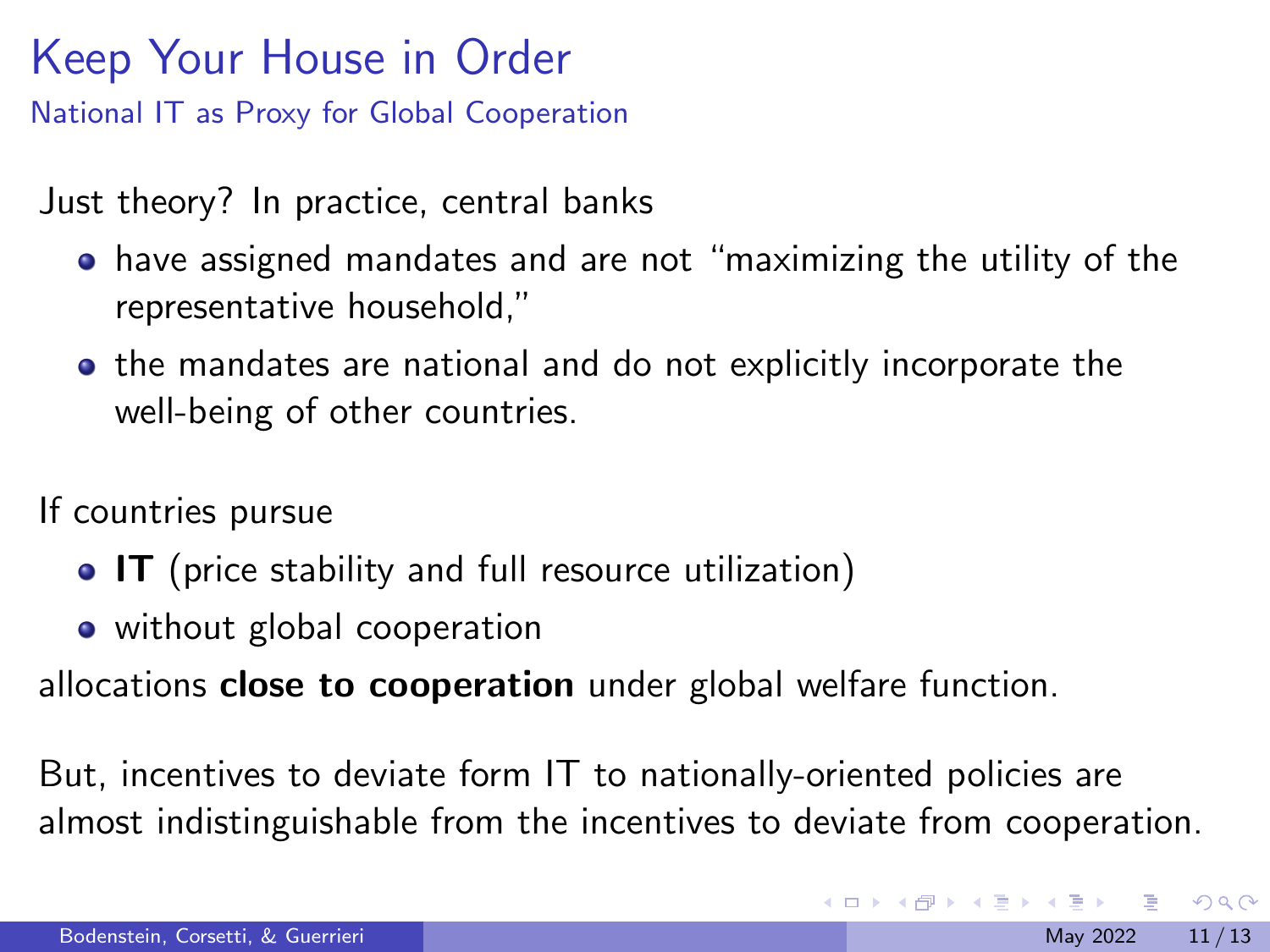#### Incentives to deviate from IT

Technology shocks only, symmetric bond portfolio,  $\varepsilon_T = 4$ 



э

 $QQ$